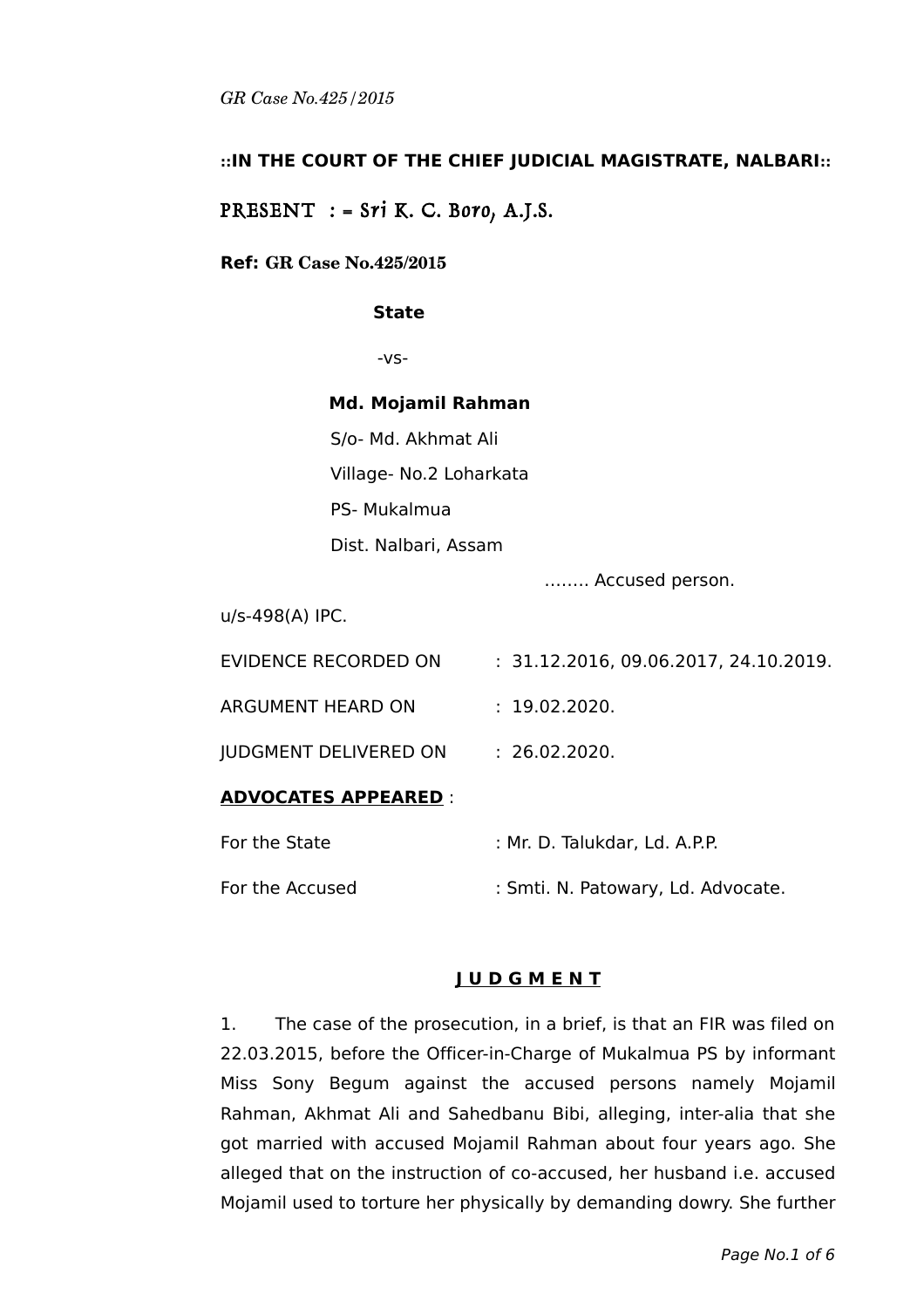alleged that on 21.03.2015, at about 11.00 pm, accused persons assaulted her. Further, accused Mojamil also threatened her with dire consequence and also drove her out of her matrimonial house. Hence, the case.

2. On receiving the case, the Officer-in-Charge of Mukalmua PS registered Mukalmua P.S. Case No.92/2015 u/s-498(A)/34 IPC and started investigation. On completion of investigation the I.O laid charge-sheet against the accused person namely Md. Mojamil Rahman u/s-498(A) IPC vide CS No.55/2015 dated 27.03.2015.

3. In pursuance of the process issued, the accused person appeared before the court and on his appearance the copies of the case as per the mandate of law u/s-207 Cr.P.C. were furnished to the accused person. Thereupon prima facie case was found against the accused person u/s-498(A) I.P.C and the charges of the offence u/s-498(A) I.P.C. were framed, read over and explained to the accused person and he was asked whether he would plead guilty of the offences charged or claimed to be tried. He had pleaded not guilty and claimed to be tried.

4. During the trial, the prosecution side examined as many as six (6) witnesses. 313 Cr.P.C statement of accused person was dispensed with. The defence side declined to adduce any evidence.

5. I have heard the argument of both the sides.

## **POINT FOR DETERMINATION**

• Whether the accused person namely Md. Mojamil Rahman, on or before 21.03.2015, at about 11.00 pm, at village No.2 Loharkata under Mukalmua PS, being the husband of victim Miss Sony Begum subjected her to cruelty which was of such a nature as to cause grave injury to her life or limb and coerced her to meet unlawful demand and thereby committed an offence punishable u/s 498(A) I.P.C.?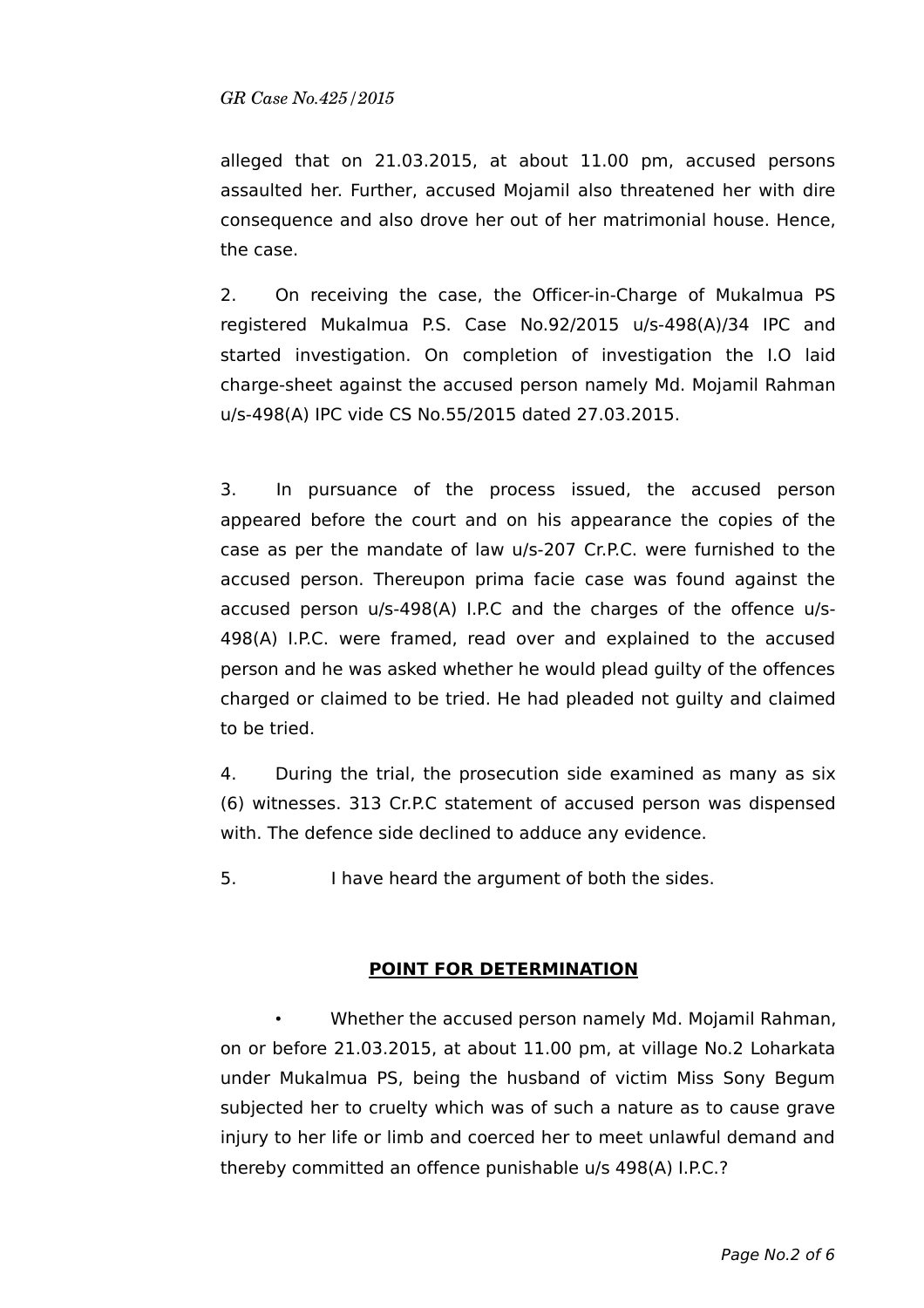# **DECISION AND REASONS THEREOF:-**

6. PW.1 is Md. Siraj Ali. He deposed that he knew both the sides. About a year ago, one day, he was working in the residence of accused. Then the informant left the residence of accused and did not return back.

7. Defence declined to cross-examine this witness.

8. PW.2 is Abdul Rouf. He deposed that he knew both the sides. About a year ago, he was working in the residence of accused. Then, police came and asked him why the wife of accused had left. He stated before police in negative.

9. Defence declined to cross-examine this witness.

10. PW.3 is Miss Anowara Begum. She deposed that she knew both the sides. She heard that there was quarrel between both the sides. The informant is not staying with the accused presently.

11. During cross-examination, she deposed that informant is a Hindu girl. She knew that informant used to consume alcohol.

12. PW.4 is Miss Arjuwara Begum. She deposed that she knew both the sides. She heard that accused had married the informant.

13. During cross-examination, she deposed that she does not know anything about the incident.

14. PW.5 is Medical Officer Dr. Rup Kt. Barman. He deposed that on 22.03.2015, at about 6.20 pm, he examined one Sony Begum at Mukalmua PHC and found history of assault. In his opinion, there is no injury. Ext.1 is the Medical Report and Ext.1(1) is his signature.

15. Defence declined to cross-examine the Medical Officer.

16. PW.6 is I.O Putul Deka. His evidence is of routine nature depicting the each stage of investigation.

17. During cross-examination, the I.O deposed that he collected the medical report of the victim wherein the doctor did not detect any injury. The incident occurred on 21.03.2015 and the FIR was filed on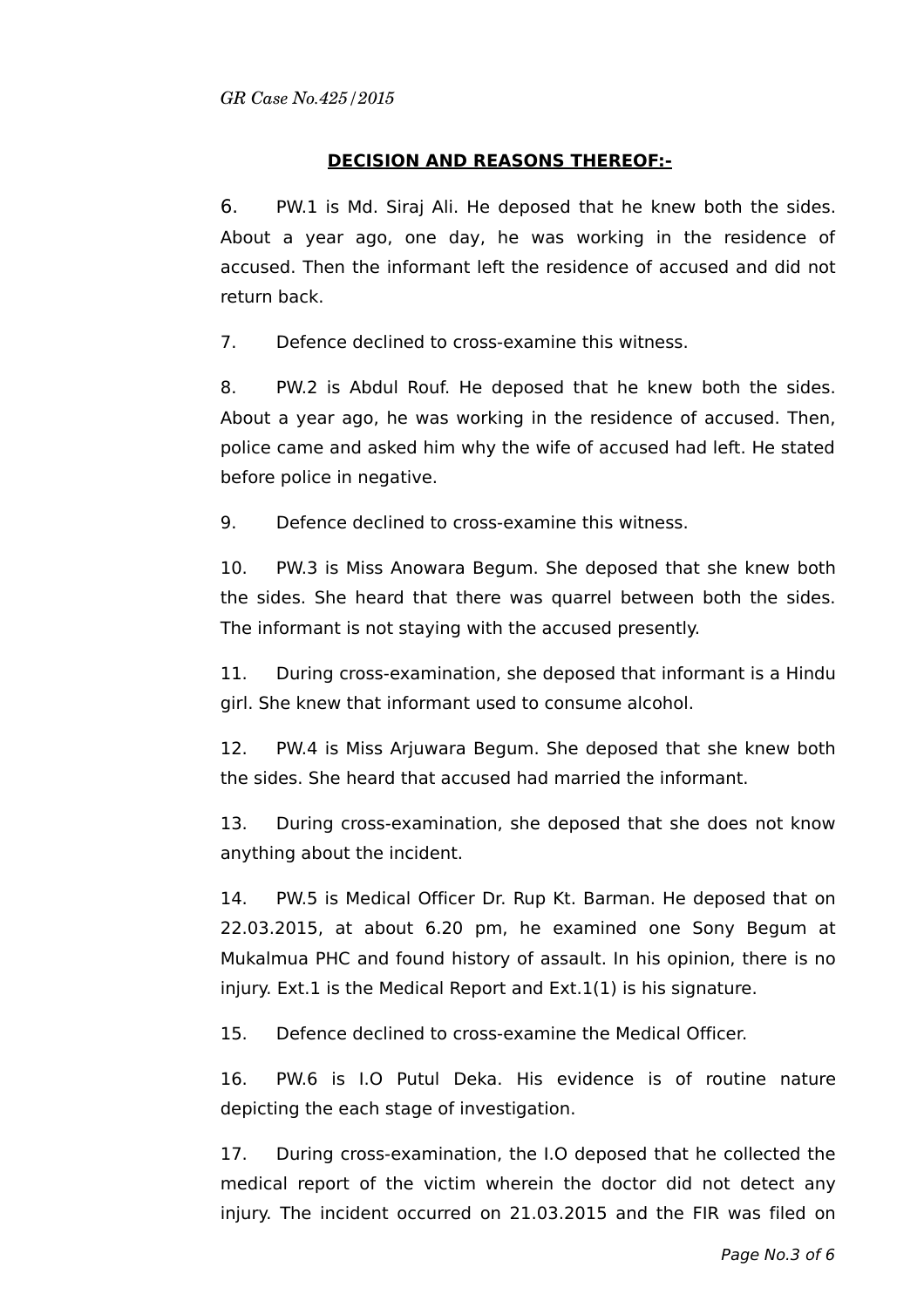#### 23.03.2015.

18. These are the materials on record.

19. I have carefully perused the evidence on record. Now the provisions of Sec. 498(A) I.P.C. read as under :

498(A) IPC: Husband or relative of husband of a woman subjecting her to cruelty; Whoever being the husband or relative of the husband of a woman subjects such woman to cruelty shall be punished with imprisonment for a term which may extend to three years and shall also be liable to fine. Explanation for the purpose of this section "cruelty" means-

(a) Any willful conduct which is of such a nature as is likely to drive the women to commit suicide or to cause grave injury or danger to life, limb or health (whether mental or physical) of the woman; or

(b) Harassment of the woman where such harassment is with a view to coerce her or any person related to her to meet any unlawful demand for any property or valuable security or is on account of failure by her or any person related to her to meet such demand.

20. Before scrutinizing the evidence on record, it is pertinent to mention herein that the prosecution has failed to bring the informant cum victim Ms. Sony Begum to the dock. Summons to her returned with report that Ms. Sony Begum has left village No.2 Loharkata and no one could state the present whereabout of informant Ms. Sony Begum. Let us now scrutinize the evidence on record. In the instant case, the prosecution examined four villagers and two official witnesses. The independent witnesses viz. PW.1, PW.2, PW.3 and PW.4 examined by the prosecution have stated nothing incriminating material against the accused. Next witness PW.5 (Medical Officer) who examined the victim on the day of filing the FIR did not detect any physical injury upon the person of the victim. Next witness is the I.O who is also a formal witness.

21. The evidence on record does not lucidly portray the necessary elements required to constitute offences u/s-498(A) IPC. The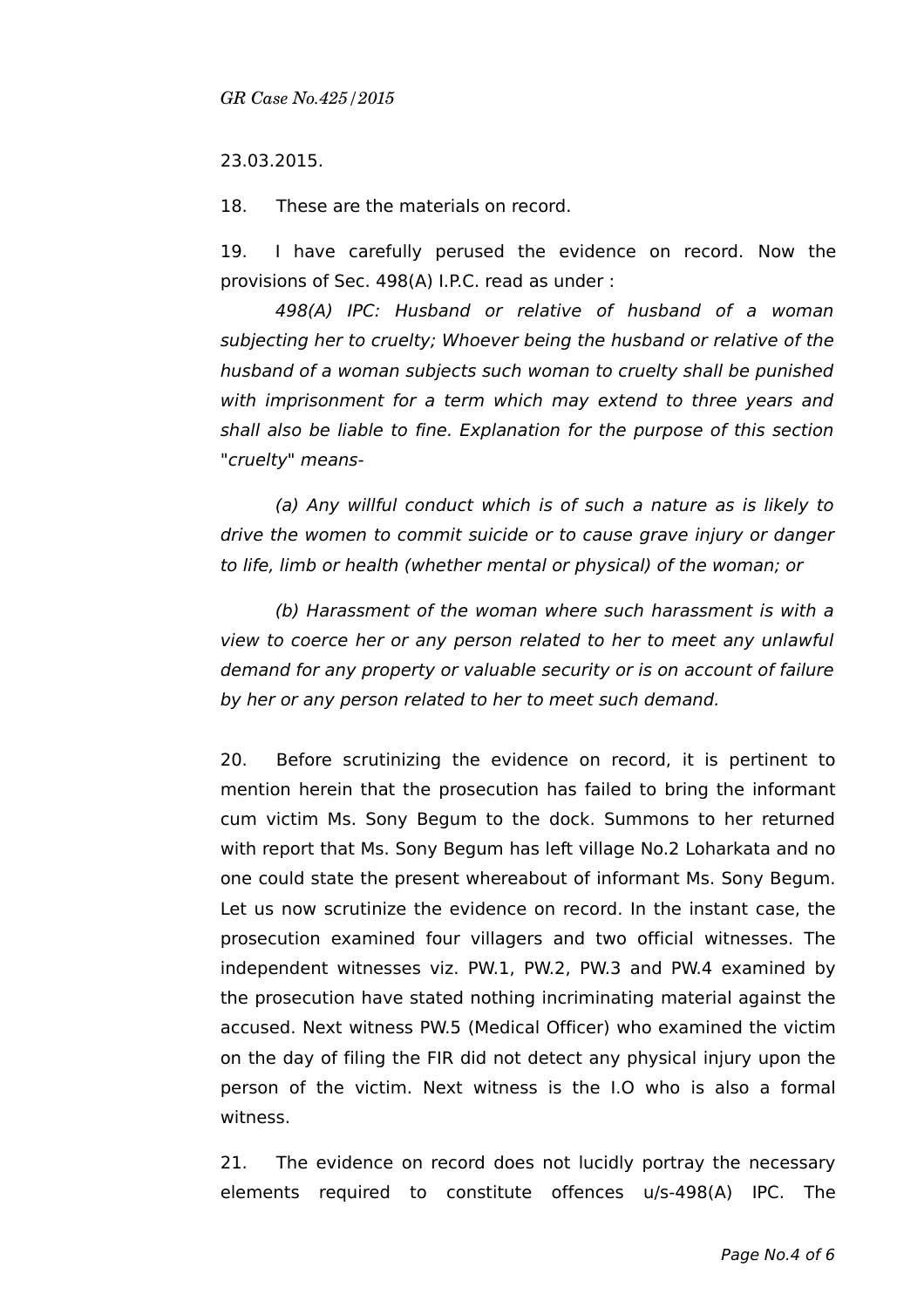prosecution has failed to prove the guilt of the accused person beyond all reasonable doubt.

22. In the backdrop of the entire evidence on record and taking into account the facts and circumstances of the case, accused person namely Md. Mojamil Rahman is acquitted of the offences u/s-498(A) IPC and set at liberty forthwith.

23. Bail bond would remain in force till expiry of the appellate period.

24. Judgment is written in separate sheets and delivered in open court.

Given under my hand and seal of this court on this the  $26<sup>th</sup>$  day of February, 2020.

 **(Sri. K. C. Boro)**

 **Chief Judicial Magistrate Nalbari.** 

Dictated and corrected by me

 **(Sri. K. C. Boro) Chief Judicial Magistrate Nalbari**

Jitul